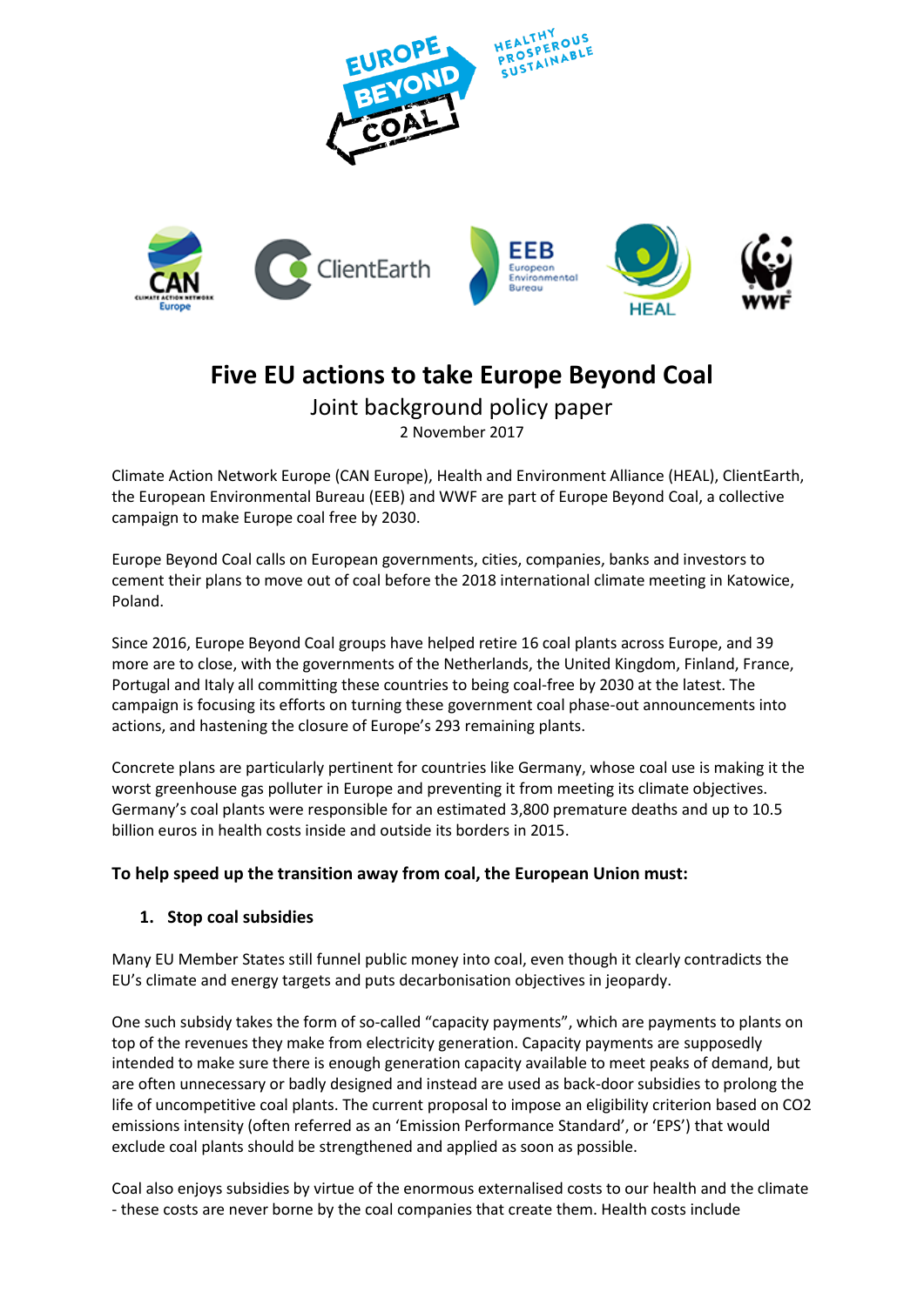cardiovascular and respiratory problems caused by toxic air pollution, while the potential cost of devastating climate change would be enormous.

Uncompetitive coal mines are calling for additional state aid to support their running costs beyond 2018; the EU must resist these calls and prevent other financial support for coal infrastructure. Instead, funds should be channeled towards financial mechanisms to support a Just Transition for workers and communities (see point 3).

As part of the G20 process, the EU must show leadership and encourage the adoption of subsidy phase out deadlines and voluntary peer review processes, through which countries share information that sheds light on subsidies currently in place.

# **2. Fix the Emission Trading System**

Europe's carbon market is oversupplied with billions of "toxic tonnes"; surplus pollution permits which have accumulated on the market the past years. As a consequence, the current EU ETS carbon price signal is too low to ensure the required and timely phase out of high emitting coal infrastructure in Europe.

To make things worse, the ETS funding mechanisms (namely the Art.10c derogation and the Modernization Fund) designed to help lower-income Member States to transform their energy systems risks becoming the EU's largest fund for coal-fired power plants. In a few days representatives of the Commission, European Parliament and Council will meet again to finalize the ETS reform. They need to step up and ensure that the EU's flagship climate tool will truly support the energy transition and not hinder it, in particular by adopting eligibility criteria that would exclude funding for coal power stations.

The EU must align the ETS with the Paris Agreement's ambition to pursue efforts to keep global warming to below 1.5 degrees. In order to achieve this, the EU needs to tackle the vast surplus of ETS emission allowances which undermine future emission reduction efforts and exclude coal investments from the ETS funding mechanisms.

Moreover, alongside the ETS, the EU should introduce additional decarbonisation tools such as a universal Emissions Performance Standard (EPS) for CO2 for all power plants. For several years the European Investment Bank has already decided it will no longer fund any power generation projects that emit more than 550gCO2/kWh, and will review its policy to tighten it again next year.

The European Commission should prepare a proposal to introduce a universal EPS and make energy efficiency performance standards mandatory for all power generation in the EU to ensure the phase out of the most carbon-intensive power stations. Such standards should be set at ambitious levels and provide clear trajectories for further progress to be made over time<sup>1</sup>.

# **3. Support the Just Transition**

A low-carbon economy in Europe is no longer a distant possibility. After the adoption of the Paris agreement, it has become a necessity and is already well under way.

The EU must accelerate a people-centered and just transition by providing tailored financial support to communities and vulnerable households, supporting regions with particular transformation challenges, e.g. mining regions, developing and implementing long-term strategies for economic diversification towards sustainable economic activities and increasing the role of cities and regions in investment planning for decentralised clean energy solutions.

To achieve this, the EU's long-term budget post 2020 should include a dedicated budgetary line for the Just Transition.

 1 Joint position paper on an EU EPS: <http://www.wwf.eu/?uNewsID=216418>